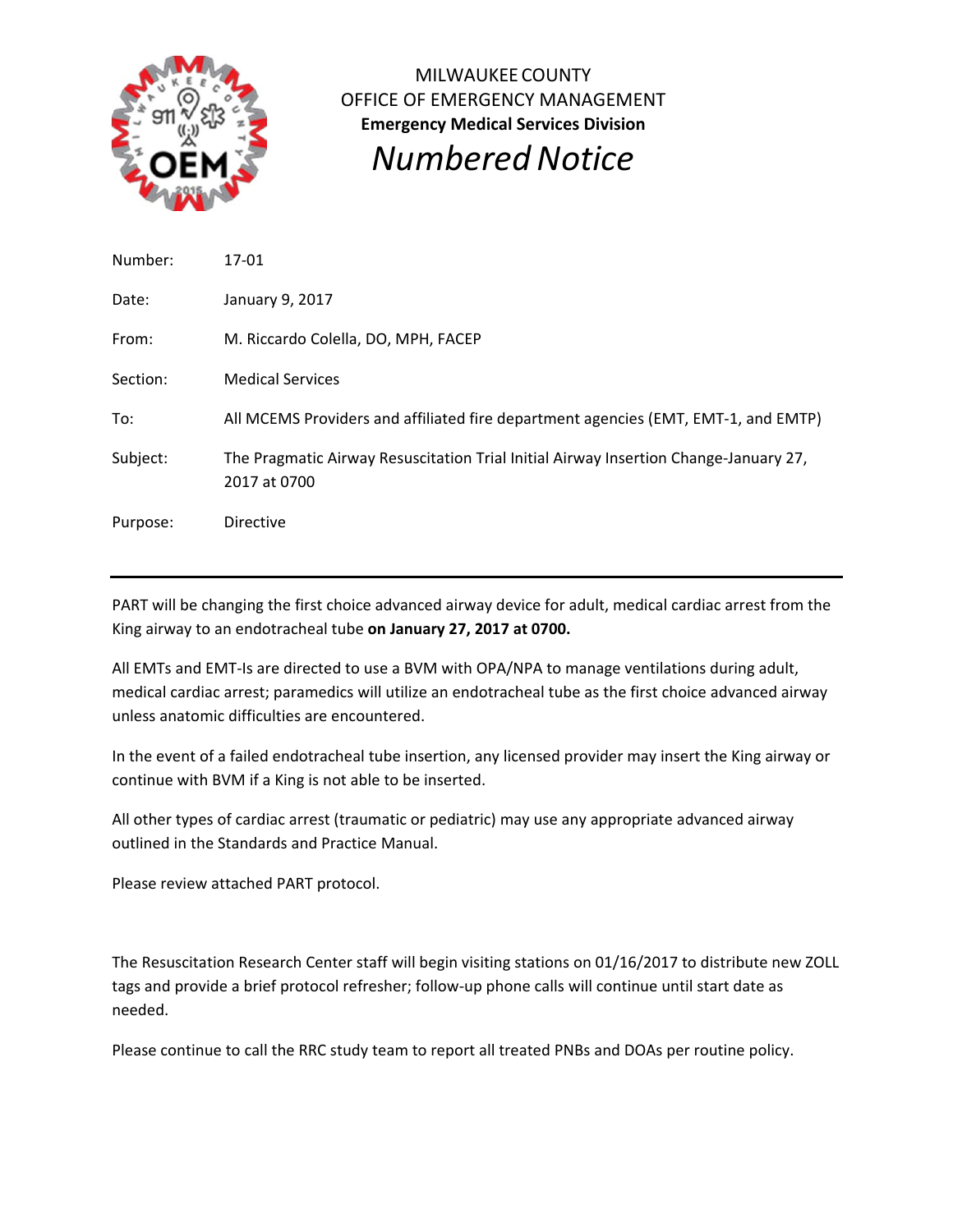|            | Initiated: 08/15/2015 |  |
|------------|-----------------------|--|
| Completed: |                       |  |
| Revised:   |                       |  |

**MILWAUKEE COUNTY EMS Pragmatic Airway Research Trial**  RESEARCH PROTOCOL **WI EMS Approval Date:** 

Approved by: M. Riccardo Colella, DO, MPH, FACEP

Page of 1 of 2

| <b>Primary Objective</b>                                                                                                                                                                                                                                                                 | Eligibility                                                                                                                     | <b>Exclusion Criteria</b>                                                                                                                                                                                                                                                                                                                                                                  |
|------------------------------------------------------------------------------------------------------------------------------------------------------------------------------------------------------------------------------------------------------------------------------------------|---------------------------------------------------------------------------------------------------------------------------------|--------------------------------------------------------------------------------------------------------------------------------------------------------------------------------------------------------------------------------------------------------------------------------------------------------------------------------------------------------------------------------------------|
| The objective is to<br>compare the<br>effectiveness of<br>primary (initial)<br>endotracheal<br>intubation (ETI)<br>versus primary<br>(initial) laryngeal<br>tube (LT) airway<br>management<br>strategies upon<br>72-hour survival<br>after out-of-<br>hospital cardiac<br>arrest (OHCA). | • Adult $\geq$ 18 years<br>• MEDICAL (non-traumatic)<br>out-of-hospital cardiac arrest<br>(OHCA)<br>• Requiring BVM ventilation | • Wearing opt-out bracelet/necklace<br>• Major facial trauma<br>• Major bleeding or exsanguination<br>• ET or King placed prior to MECMS arrival<br>• Pre-existing tracheostomy<br>Obvious asphyxia cause of arrest<br><b>Written DNR</b><br>$\bullet$<br>Known prisoner<br>$\bullet$<br>Known pregnancy<br>$\bullet$<br>Inter-facility transport<br>Initial care by non-PART/MCEMS agency |